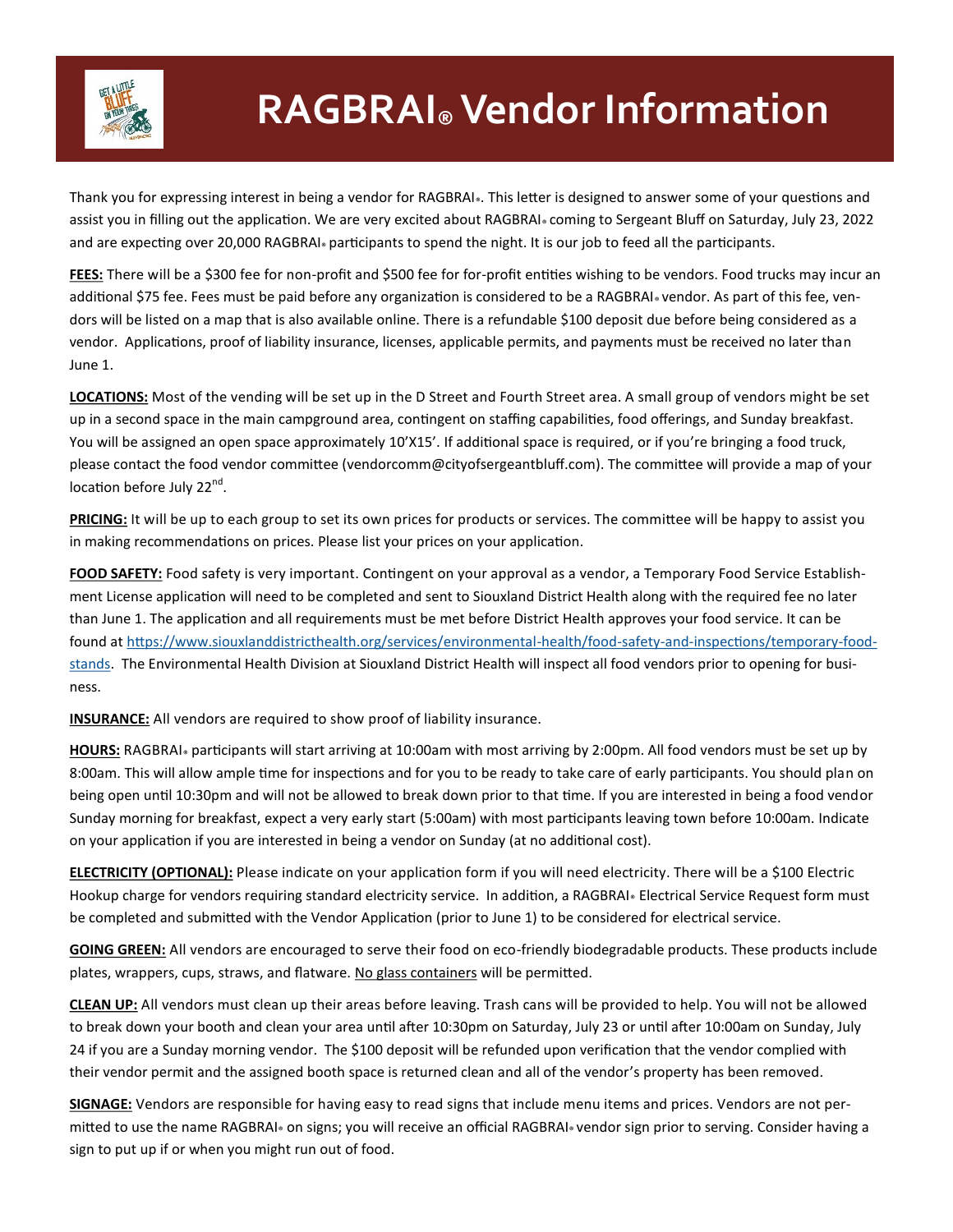

## **RAGBRAI® Vendor Information**

**WORK LOGS:** Logs must be kept of all workers in temporary food stands, voluntary or not, for at least 30 days after the event, in the case that follow-up of a foodborne illness outbreak is necessary.

**ADDRESS:** All applications should be mailed to Sergeant Bluff Vendor Committee, P.O. Box 703, Sergeant Bluff, Iowa 51054. The applicable fees can be paid via check and made out to "Sergeant Bluff RAGBRAI® 2022". The Temporary Food Service Establishment License Application and fee should be sent to Siouxland District Health Department. You can contact them at 712.279.6119 with any questions regarding the temporary license.

Food items that go over well with RAGBRAI® riders include; lasagna with meat, spaghetti with meat, BBQ, grilled chicken, corn on the cob, ethnic foods, pies, ice cream, and vegetarian options. Grab and go items work best for Sunday morning breakfast such as muffins, breakfast burritos, and bananas. Try to avoid items such as ham, brats, hot dogs, and hamburgers. These food items will be served in the pass-through towns.

We want this to be a successful event for everyone.

Please be aware cell service during the weekend may be intermittent due to high volume.

The sale of food, services or other merchandise to the public without a Sergeant Bluff RAGBRAI® Vendor Permit will be considered a violation of Sergeant Bluff City Ordinance # 724. Violators will be subject to booth closure and possible monetary fine.

**PRE-MEETING:** Once you have been approved as a vendor, you will be contacted regarding a pre-event meeting to be held in July. This meeting will cover parking, set up, and other operational information and it is very important that you attend. More details will be given when the time approaches.

Please email questions or request additional information at vendorcomm@cityofsergeantbluff.com.

Summary of Requirements

RAGBRAI® Vendor Application and applicable Fees Electrical Service Request Form Proof of Liability Insurance Temporary Food Service Establishment License (acquired from Public Health) Sales Tax Permit *(not required for non-profit, civic, and fraternal organizations- contact the Iowa Department of Revenue for questions regarding sales tax status*).

ALL APPLICATIONS, FEES AND REQUIRED DOCUMENTS MUST BE RECEIVED BY **JUNE 1, 2022** TO BE CONSIDERED FOR RAGBRAI VENDOR. PLEASE SUBMIT TO:

> **SERGEANT BLUFF VENDOR COMMITTEE PO BOX 703 SERGEANT BLUFF, IA 51054**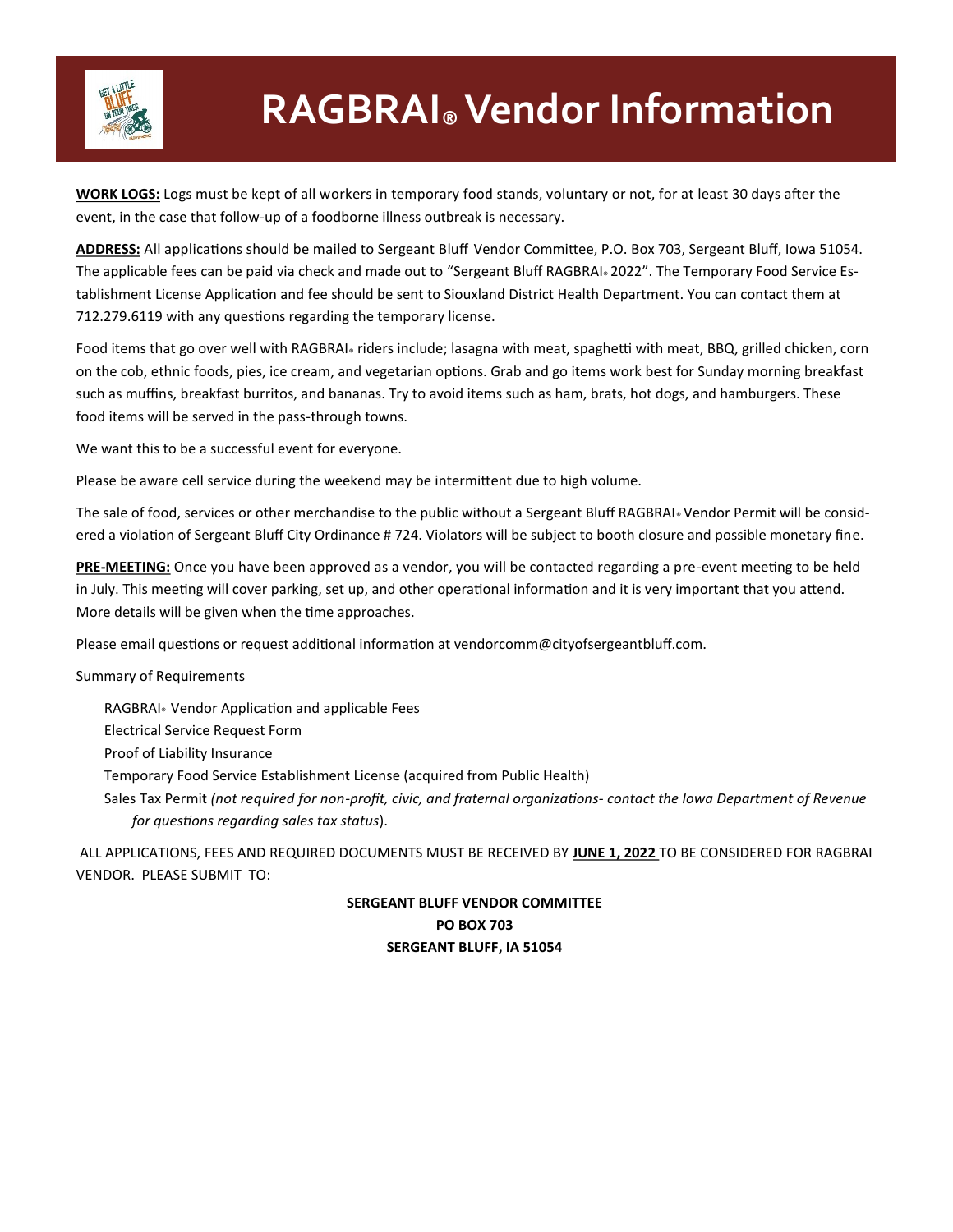

# **RAGBRAI® Vendor Application**

| Company Name/Organization                                                                                                                                                                                                                                                                                                          |       |                                                                                                   | For-Profit |  |
|------------------------------------------------------------------------------------------------------------------------------------------------------------------------------------------------------------------------------------------------------------------------------------------------------------------------------------|-------|---------------------------------------------------------------------------------------------------|------------|--|
| <b>Contact Person</b>                                                                                                                                                                                                                                                                                                              |       |                                                                                                   |            |  |
| <b>Mailing Address</b>                                                                                                                                                                                                                                                                                                             |       |                                                                                                   |            |  |
| City/State/Zip                                                                                                                                                                                                                                                                                                                     |       |                                                                                                   |            |  |
| Phone                                                                                                                                                                                                                                                                                                                              |       | Fax                                                                                               |            |  |
| Email                                                                                                                                                                                                                                                                                                                              |       | Website                                                                                           |            |  |
| Sales Tax Permit # or Fed ID # or SSN                                                                                                                                                                                                                                                                                              |       |                                                                                                   |            |  |
| <b>PRODUCTS OR SERVICE:</b>                                                                                                                                                                                                                                                                                                        |       |                                                                                                   |            |  |
| If selling food, how many people are you planning to serve? ____________<br>Type of item (food, beverage, or other) that your organization would like to sell. Please list your choices and approximate<br>prices. If you plan to serve a meal, attach a menu, prices, and which meals that you plan to serve on a separate sheet. |       |                                                                                                   |            |  |
| First Item                                                                                                                                                                                                                                                                                                                         | Price | Second Item                                                                                       | Price      |  |
| Third Item                                                                                                                                                                                                                                                                                                                         | Price | Fourth Item                                                                                       | Price      |  |
| Fifth Item                                                                                                                                                                                                                                                                                                                         | Price | Sixth Item                                                                                        | Price      |  |
| <b>LOCATION:</b>                                                                                                                                                                                                                                                                                                                   |       |                                                                                                   |            |  |
| Location Preference*:<br>Will you be on your own property? Yes<br>No                                                                                                                                                                                                                                                               |       |                                                                                                   |            |  |
| Are you interested in setting up a second location by the campground area or for Sunday Morning? No additional vendor fee is<br>required*. Please indicate below the type product or service for the secondary location. Yes<br>No                                                                                                 |       |                                                                                                   |            |  |
|                                                                                                                                                                                                                                                                                                                                    |       | *Committee will make the final decision on assigning primary location and/or a secondary location |            |  |
| First Item                                                                                                                                                                                                                                                                                                                         | Price | Second Item                                                                                       | Price      |  |
| Third Item                                                                                                                                                                                                                                                                                                                         | Price | Fourth Item                                                                                       | Price      |  |
| <b>ELECTRICAL:</b><br>Will you require electricity?<br>Yes<br>No<br>If yes, please fill out the Electric Service Request. Note: There is an additional \$100 charge for electrical service.                                                                                                                                        |       |                                                                                                   |            |  |

#### **APPLICATIONS ARE DUE BY JUNE 1, 2022**

Your application will not be processed unless the Vendor Application, Electrical Service Request (if applicable), applicable vendor fee(s) and proof of liability insurance coverage are enclosed. A Temporary Food Service Establishment License application must be submitted to Siouxland District Health and subsequent license acquired. Please send the above information to:

> **SERGEANT BLUFF VENDOR COMMITTEE PO BOX 703 SERGEANT BLUFF, IA 51054**